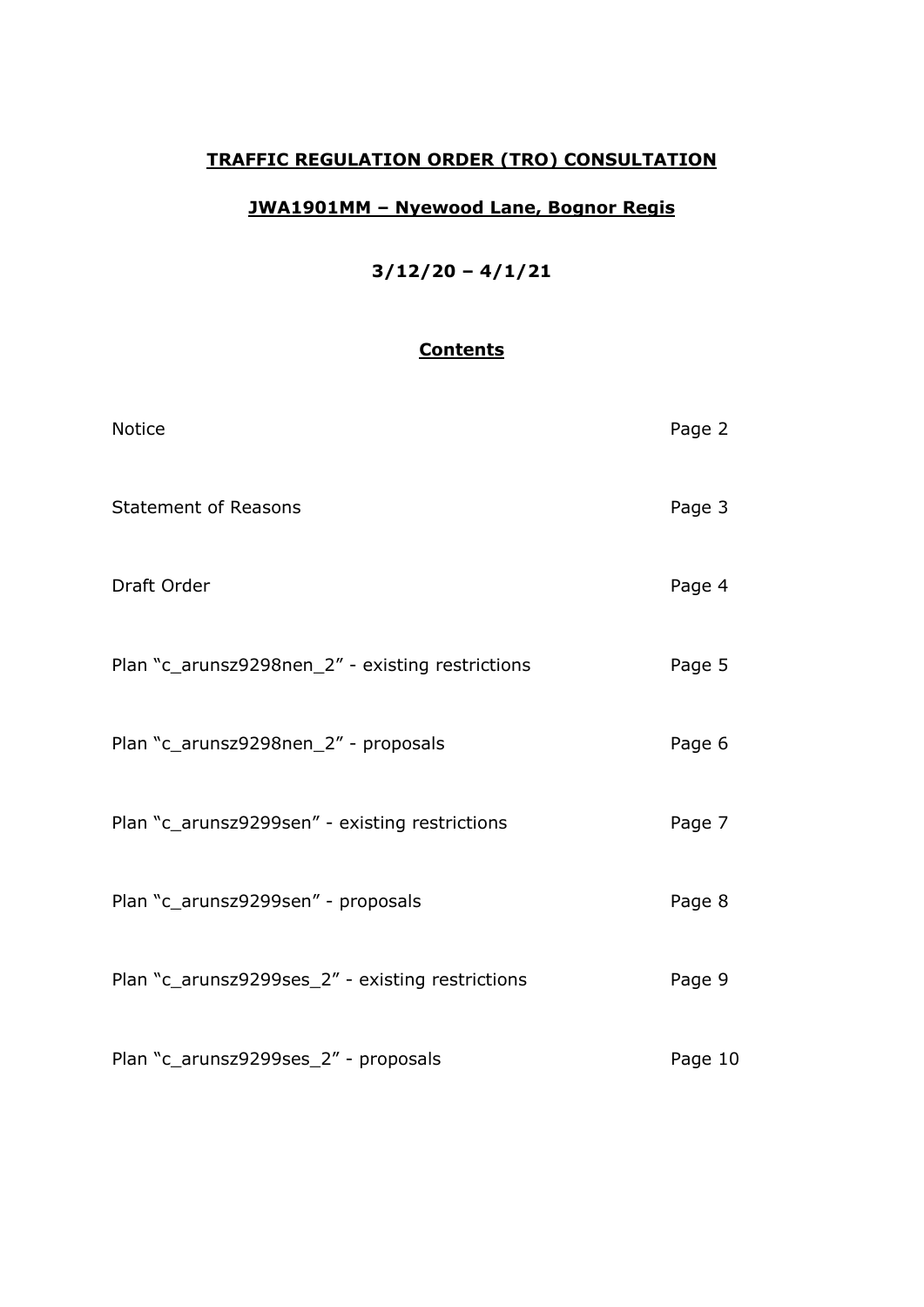#### **WEST SUSSEX COUNTY COUNCIL**

### **(Arun District) (Parking Places & Traffic Regulation) (Consolidation) Order 2010**

#### **(Bognor Regis: Nyewood Lane and Various Roads Amendment) Order 2021**

NOTICE is hereby given that West Sussex County Council proposes to make a permanent Traffic Regulation Order under the provisions of the Road Traffic Regulation Act 1984, the effect of which will be to prohibit waiting at any time (install double yellow lines) at the junctions of Nywood Lane with: Ellasdale Road, Glencathara Road, Keats Walk, Normanton Avenue, Richmond Road, Shelley Road and Tennyson Road in Bognor Regis. The Order also prohibits waiting at any time at the junction of Ellasdale Road with Glencathara Road.

The Order also enacts a restriction prohibiting waiting between 8am and 6pm on any day, on the eastern side of Nyewood Lane south of Aldwick Road. This restriction has been marked on site for some time but had been omitted from previous Orders in error.

Due to current social distancing requirements, paper copies of documents will not be available to view in council offices or libraries. People without access to a computer who wish to view details of the scheme should telephone the West Sussex County Council Contact Centre on 01243 642105 to receive the documents by post.

Any comments or objections about the proposal must be received before 4 January 2021. These may be submitted via the response form on the [website](https://www.westsussex.gov.uk/roads-and-travel/traffic-regulation-orders/) mentioned above, by e-mail to [tro.team@westsussex.gov.uk](mailto:tro.team@westsussex.gov.uk) or in writing to TRO Team, West Sussex County Council, The Grange, Tower Street Chichester, PO19 1RH. For legal reasons, only correspondence including a full name and address will be considered. Please quote reference JWA1901-MM in all correspondence.

Dated this 3rd day of December 2020. Director of Law & Assurance, County Hall, Chichester.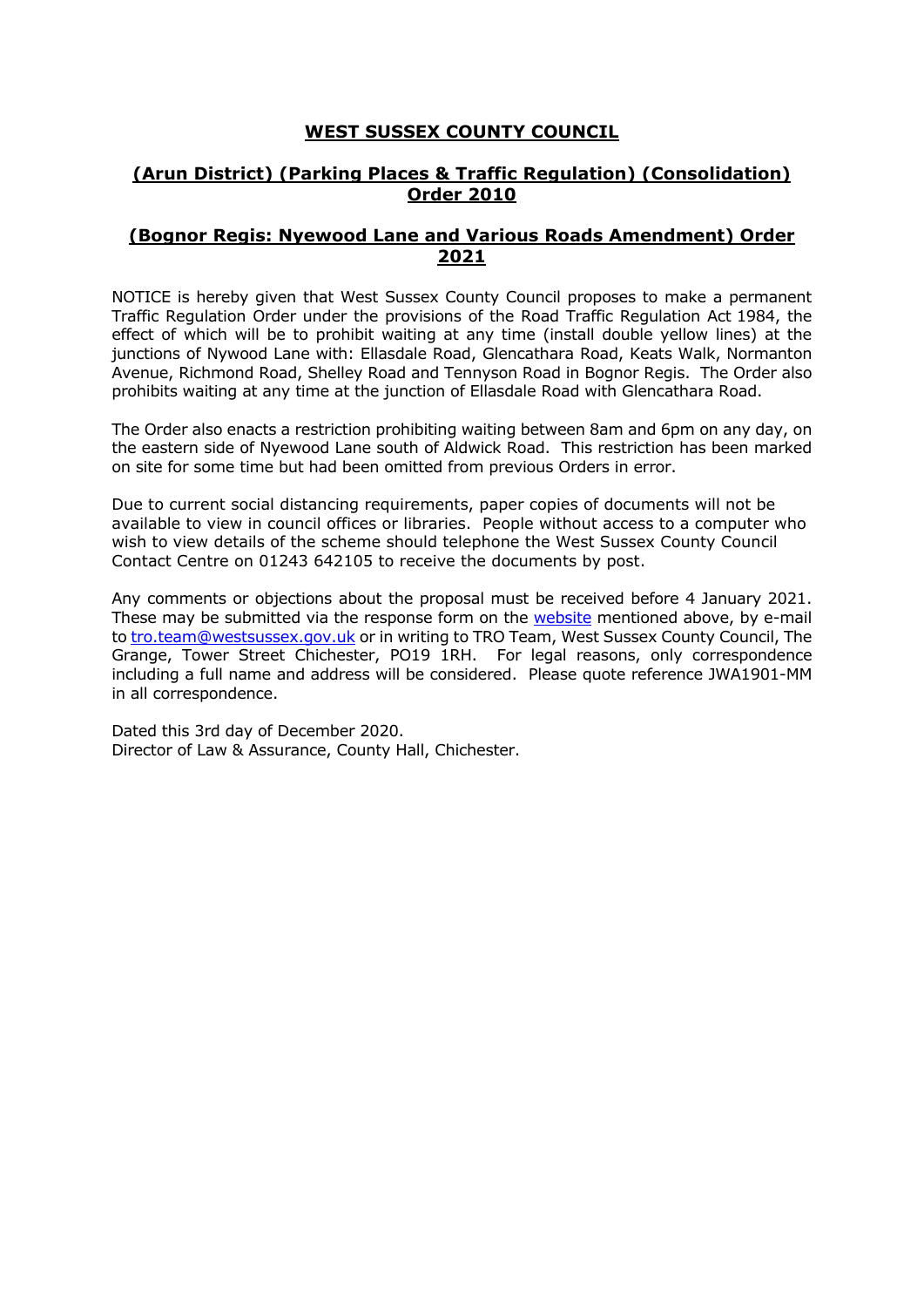#### **WEST SUSSEX COUNTY COUNCIL (Arun District) (Parking Places & Traffic Regulation) (Consolidation) Order 2010)**

#### **(Bognor Regis: Nyewood Lane and Various Roads Amendment) Order 2021**

#### **STATEMENT OF REASONS FOR PROPOSING TO MAKE THE ORDER**

West Sussex County Council proposes to make a permanent Traffic Regulation Order that will prohibit waiting at any time (install double yellow lines) at the junctions of Nywood Lane with: Ellasdale Road Glencathara Road, Keats Walk, Normanton Avenue, Richmond Road, Shelley Road and Tennyson Road in Bognor Regis. The Order also prohibits waiting at any time at the junction of Ellasdale Road with Glencathara Road.

At its meeting of 31 October 2018, the Joint Western Area Committee prioritised a scheme to introduce junction protection measures in Nyewood Lane. Concerns had been raised by the local community that during events at the nearby football, tennis and bowling clubs, vehicles are often parked on the southern junction of Normanton Avenue with Nyewood Lane, causing obstruction.

On investigating these concerns, it was found that similar parking problems occur at several other junctions in Nyewood Lane where junction protection measures are not already in place.

A scheme of new junction measures was therefore designed to prevent this obstructive parking occurring, improving visibility at the junctions and preventing obstruction for traffic and pedestrians crossing the road.

The Order also enacts a restriction prohibiting waiting between 8am and 6pm on any day, on the eastern side of Nyewood Lane south of Aldwick Road. This restriction has been marked on site for some time but had been omitted from previous Orders in error.

The new Order is therefore proposed to avoid danger to persons or traffic using the road and to facilitate the passage of traffic.

The attached drawings, numbered SZ9298NEN, SZ9299SEN and SZ9299SES show the lengths of roads affected by the proposed Order.

Director of Law & Assurance 18 November 2020

JWA1901-MM